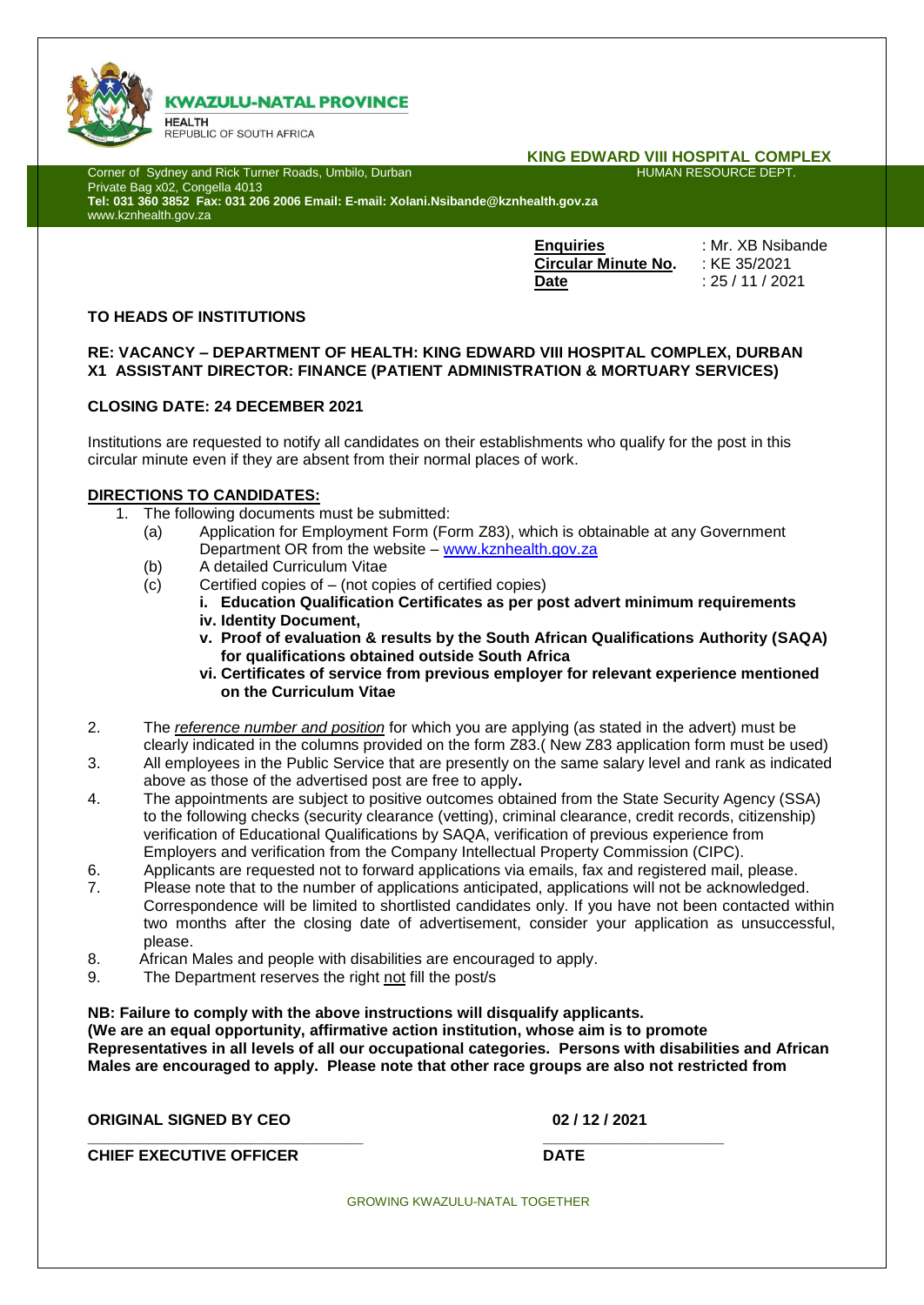| <b>POST</b>          | : ASSISTANT DIRECTOR: FINANCE (LEVEL 9)                |
|----------------------|--------------------------------------------------------|
| <b>NO. OF POSTS</b>  | : 01                                                   |
| <b>DEPARTMENT</b>    | : SYSTEMS (PATIENT ADMINISTRATION & MORTUARY SERVICES) |
| <b>REFERENCE NO.</b> | : HRM 56/2021                                          |
| <b>CENTRE</b>        | : KING EDWARD VIII HOSPITAL COMPLEX                    |
| <b>SALARY NOTCH</b>  | : R382 245.00 - R 450 255.00 per annum                 |
| <b>BENEFITS</b>      | : 13TH CHEQUE, HOUSING ALLOWANCE, NP CASH ALLWANCE AND |
|                      | <b>MEDICAL AID (Optional)</b>                          |

#### **MINIMUM REQUIREMENTS:**

- Senior Certificate or Grade 12(Matric)
- Degree/National Diploma in Public administration/Management
- 3 to 5 years of Supervisory experience in Patient Administration/Systems department

#### **RECOMMENDATIONS:**

- Certificate of service from previous and current employer endorsed by the HR department.
- Computer literacy (proof to be attached)
- Driving licence

#### . **KNOWLEDGE, SKILLS, TRAINING, AND COMPETENCIES REQUIRED:**

- Knowledge of all applicable legislation and guidelines, procedures governing patient administration in the public sector.
- Good interpersonal relationship skills and good listening skills.
- Good communication and problem solving skills.
- Ability to formulate patient care related polices.
- Sound knowledge of the health programmes run at the PHC level.
- Sound knowledge of the National Core Standards and data management.

## **KEY PERFORMANCE AREAS**

- Manage the following areas to ensure optimal and cost effectiveness
- Patient Administration, Medical records and mortuary services
- Monitor the generation of revenue in accordance with the Public Finance Management Act, fees manual and other polices.
- Ensure that polices at Patient Administration are formulated, evaluated, analyses and implemented effectively
- Ensure compliance with all statutory regulations and policies.
- Assist in ensuring that the hospital has appropriate and effective monitoring systems in place to guarantee value for money and high quality services to all clients.
- Monitor staff appraisal in line with E.P.M.D.S
- To train, develop and monitor staff in order to improve quality service delivery.
- Co-ordinate the drawing of strategic plans, business plans and operational plans in the patient administration department.
- Ensure that controls are in place to prevent the abuse of state property, theft and corruption.
- Maintain effective and efficient utilization of all allocated resources.
- Ensure that patients are registered timeously and proceed to their clinics
- Conduct regular internal audits within Patient Administration, Medical records and Mortuary departments.

## **ENQUIRIES: MR. P. MKHIZE (DEPUTY DIRECTOR: SYSTEMS) TEL: 031-360 3033**

# **CLOSING DATE: 24 DECEMBER 2021**